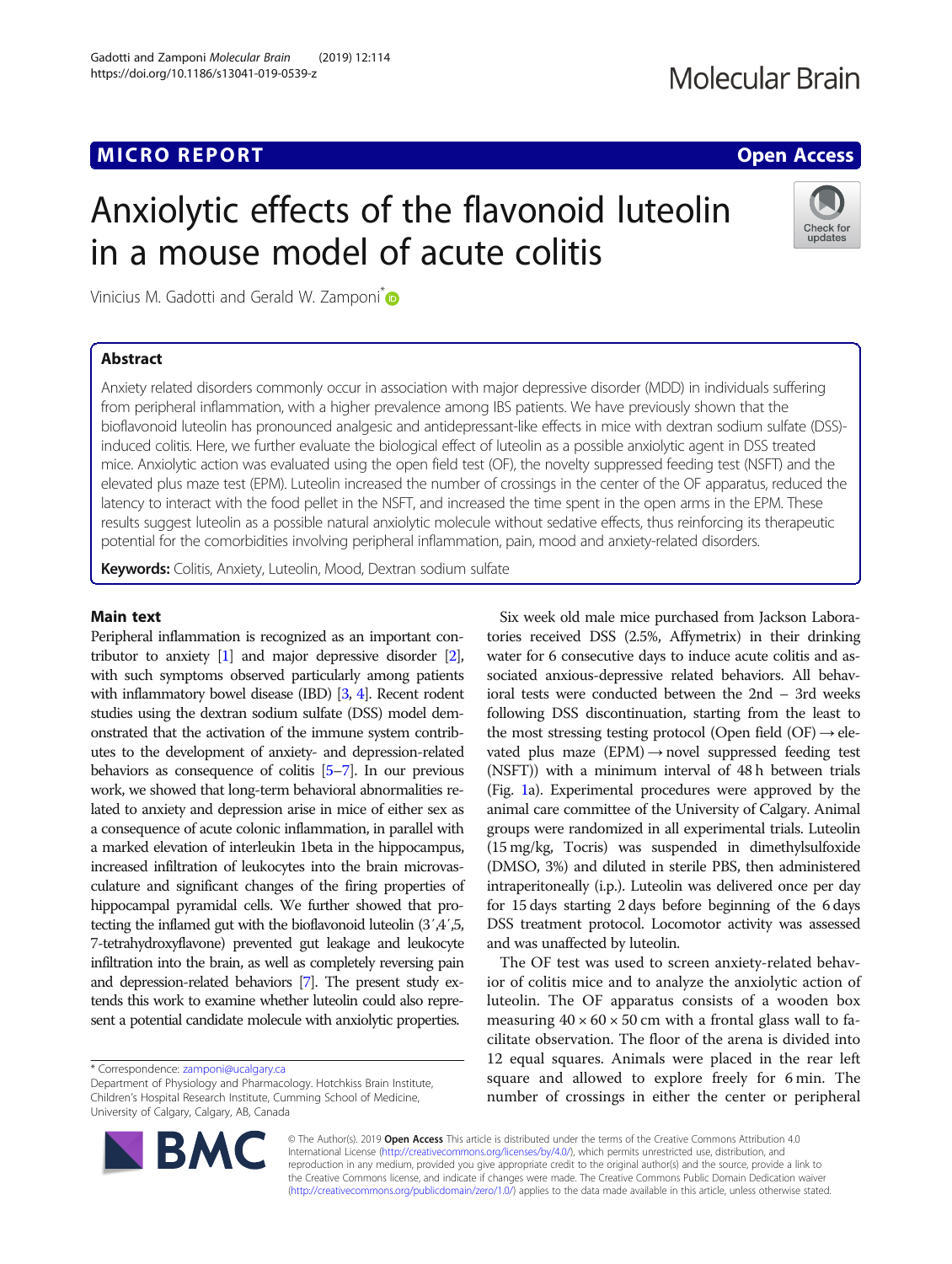<span id="page-1-0"></span>

quadrants were recorded. Increased exploration in the center quadrants is considered anxiolytic activity. Crossings reflect the number of grid lines that were crossed with all paws [\[8](#page-2-0)]. Colitis mice displayed reduced center exploration, indicative of elevated anxiety levels, whereas luteolin increased the number of center crossings, consistent with an anxiolytic effect (Fig. 1b, Additional file [1](#page-2-0): Figure S1a). Two-way ANOVA revealed significant differences in the periphery/center exploration ratio for colitis and healthy animals  $[F(3,24) = 12.44; P < 0.0001]$  and for luteolin vs. vehicle treatment interactions $[F(8,24) = 1.673; P = 0.1567]$ . No changes in the number of peripheral quadrant crossings were observed (Additional file [1:](#page-2-0) Figure S1b).

The EPM apparatus consists of two closed and two open arms (all at the dimensions of  $6 \times 30$  cm) elevated 50 cm from the floor. Mice were placed individually in the central part of the maze always facing one of the closed arms and allowed to explore the apparatus for 6 min [\[9](#page-2-0)]. The number of entries and the time spent in each arm type (either open or closed) were recorded. Increased exploration in the open arms reflects an anxiolytic effect. In the EPM test, mice subjected to colonic inflammation displayed a significant decrease in the time spent in the open arms whereas colitis mice that received luteolin showed an increase in the time spent in the open arms (Fig. 1c). Twoway ANOVA showed differences between colitis and healthy animals  $[F(3,24) = 7.042; P = 0.0015]$  and for luteolin vs. vehicle treatment interactions  $[F(7,535) = 8.8; P =$ 0.0016]. No differences were observed among groups regarding the number of entries in either open or closed arms, nor in the total number of entries in all arms (Additional file [1](#page-2-0): Figure S1c, d, e). The lack of differences in the total number of entries demonstrates that the repeated treatment with luteolin does not alter the locomotor activity of mice. This also reinforces our previous findings showing that there are no differences in the ambulatory behavior of mice treated with luteolin as assessed in the open field test [\[7\]](#page-2-0). Altogether, our data indicate that DSS induces anxiety like behaviors that are consistent with previous findings in both male and female mice [[5](#page-2-0)] and which can be attenuated by luteolin treatment.

The NSFT is a conflict paradigm test based on hyponeophagia and is among the most commonly used tests for screening of novel anxiolytic and antidepressant drugs. Following a 24 h food-deprivation period, mice were introduced to a novel  $40 \times 60 \times 50$  cm arena (with the floor covered with the same type of type wood shavings as that used in housing cages) and with a single pellet of food placed in the center of the arena. Animals were individually placed in a corner of the arena and the latency of each mouse to interact with the food pellet was recorded. After testing, animals were immediately returned to their home